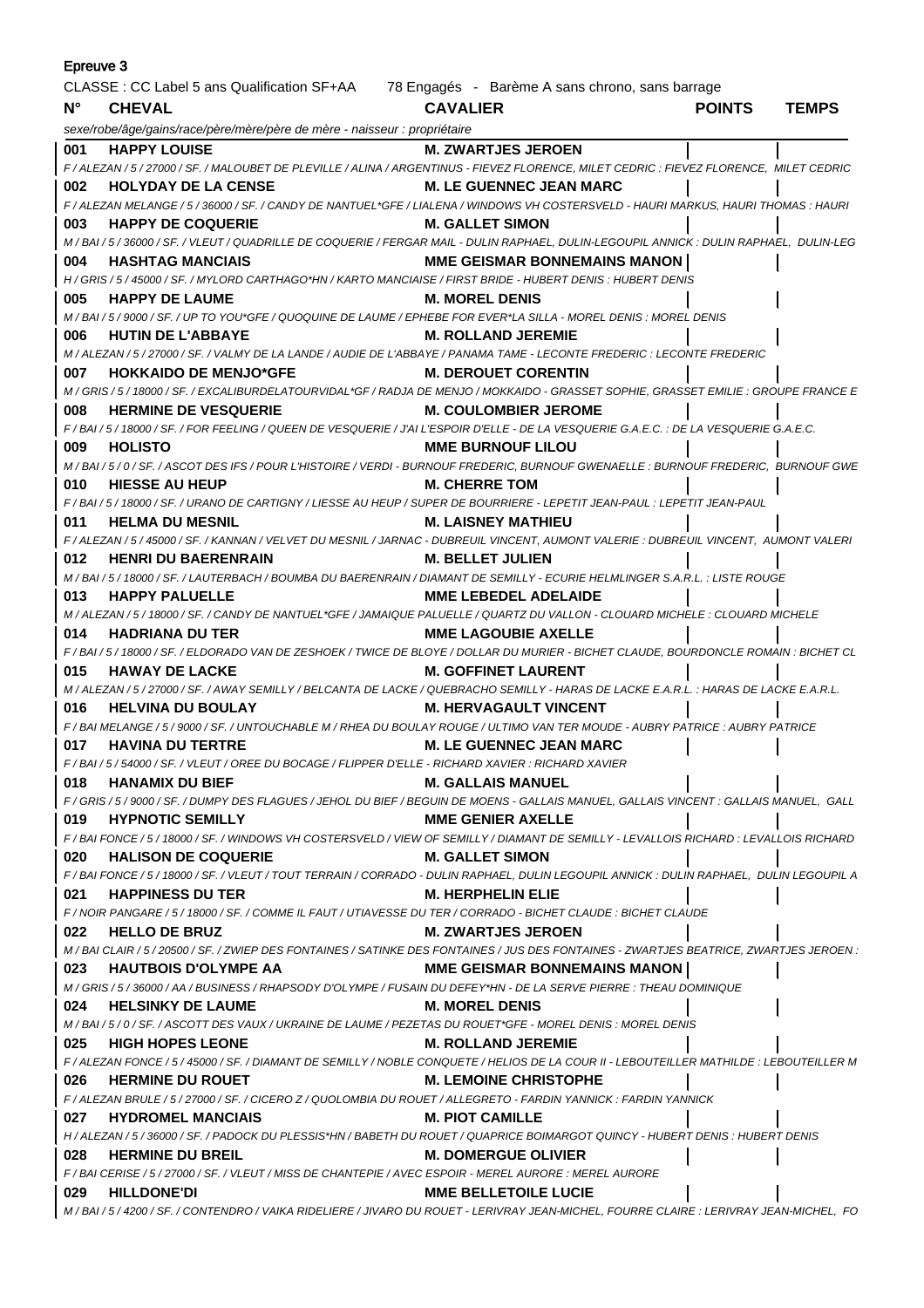| 030 | <b>HELSKA DU GIVRE</b>                                                                                                | <b>M. DEROUET CORENTIN</b>                                                                                                                                               |
|-----|-----------------------------------------------------------------------------------------------------------------------|--------------------------------------------------------------------------------------------------------------------------------------------------------------------------|
|     |                                                                                                                       | F / ALEZAN / 5 / 18000 / SF. / BEST OF ISCLA / BALESCA DU GIVRE / ALLEGRETO - ECURIE D'OUTREMER S.C.E.A. : ECURIE D'OUTREMER S.C.E.A.                                    |
| 031 | <b>HOUNA DE VESQUERIE</b>                                                                                             | <b>M. COULOMBIER JEROME</b>                                                                                                                                              |
|     |                                                                                                                       | F / BAI / 5 / 36000 / SF. / LAUTERBACH / QUALMA DE VESQUERIE / PAPILLON ROUGE*NORMANDIE - DE LA VESQUERIE G.A.E.C. : DE LA VESQUERIE G.A.                                |
| 032 | HIRONDELLE DE L'ISLE                                                                                                  | <b>M. LE GUENNEC JEAN MARC</b>                                                                                                                                           |
|     | F / BAI / 5 / 18000 / SF. / KANNAN / DINA DE L'ISLE / AIR JORDAN - POISSON ETIENNE, POISSON JOSETTE : VIGNAUD LAURENT |                                                                                                                                                                          |
| 033 | <b>HARMONY DU MARAIS</b>                                                                                              | <b>MME BURNOUF LILOU</b>                                                                                                                                                 |
|     |                                                                                                                       | F / BAI FONCE / 5 / 18000 / SF. / NERVOSO / QU'ELLE DU MARAIS / ROSIRE - TOLLEMER MARIE-CLAIRE, TOLLEMER GERMAIN : TOLLEMER MARIE-CLAIR                                  |
| 034 | <b>HONOLULU CHAMPLONG</b>                                                                                             | <b>M. CHERRE TOM</b>                                                                                                                                                     |
|     | F/BAI/5/0/SF./CHACCO ROUGE/DAYTONA DE LA CENSE/NARTAGO - DAHN MICHEL KURT : DAHN MICHEL KURT                          |                                                                                                                                                                          |
| 035 | <b>HASHTAG DES METS</b>                                                                                               | <b>M. LAISNEY MATHIEU</b>                                                                                                                                                |
|     |                                                                                                                       | M / ALEZAN / 5 / 18000 / SF. / VIGO D'ARSOUILLES / UKRAINE DES METS / LANDO - RENNER JEAN, RENNER MARIE-MADELEINE : RENNER JEAN, RENN                                    |
| 036 | <b>HELLO GIRL DEROCHE</b>                                                                                             | <b>M. CHERRE VICTOR</b>                                                                                                                                                  |
|     |                                                                                                                       | F / BAI FONCE / 5 / 27000 / SF. / CANDY DE NANTUEL*GFE / TEBELLE DE LAROCHE / HURLEVENT DE BREKA - HAMEL MARIE CHANTAL : HAMEL MARIE                                     |
| 037 | <b>HIDALGO DE COQUERIE</b>                                                                                            | M. GALLET SIMON                                                                                                                                                          |
|     |                                                                                                                       | M / BAI / 5 / 9000 / SF. / KANNAN / FLEUR DE COQUERIE / QUIDAM DE REVEL - DULIN RAPHAEL, DULIN LEGOUPIL ANNICK : DULIN RAPHAEL, DULIN LE                                 |
| 038 | <b>HASTRAL MOUCHE</b>                                                                                                 | M. BELLET JULIEN                                                                                                                                                         |
|     |                                                                                                                       | F / ALEZAN BRULE / 5 / 0 / SF. / CROC LULU D'AUBIGNY / CARLA MOUCHE / DIAMANT DE SEMILLY - ELEVAGE MOUCHE E.A.R.L. : ELEVAGE MOUCHE E.                                   |
| 039 | <b>HYZOPPE DU BOIS</b>                                                                                                | <b>MME LEBEDEL ADELAIDE</b>                                                                                                                                              |
|     |                                                                                                                       | F / ALEZAN / 5 / 9000 / SF. / TRESOR / KETMYE DU BOIS / DIAMANT DE SEMILLY - GOFFINET ALAIN, GOFFINET LAURENT : GOFFINET ALAIN, GOFFINET                                 |
| 040 | <b>HAKIE DE RANCE</b>                                                                                                 | <b>MME LAGOUBIE AXELLE</b>                                                                                                                                               |
|     |                                                                                                                       | F / BAI / 5 / 18000 / SF. / QUITUS D'ARMANVILLE / HERMINE DU CHATEAU / BACUS DE NOUVOLIEU*HN - LE FUSTEC ROLAND : LE FUSTEC ROLAND                                       |
| 041 | <b>HASTINGS CONDEEN</b>                                                                                               | <b>M. GOFFINET LAURENT</b>                                                                                                                                               |
|     | M / BAI / 5 / 27000 / SF. / LAUTERBACH / NIAOULI CONDEENNE / ADELFOS - HERMAN PATRICK : HERMAN PATRICK                |                                                                                                                                                                          |
| 042 | <b>HYKEM DE MENJO</b>                                                                                                 | <b>M. HERVAGAULT VINCENT</b>                                                                                                                                             |
|     |                                                                                                                       | M / GRIS / 5 / 36000 / SF. / UNTOUCHABLE / PHEA DE MENJO / HEARTBREAKER - GRASSET SOPHIE, GRASSET EMILIE : GRIZON MARGUERITE                                             |
| 043 | <b>HALLOWEEN DE LESSAC</b>                                                                                            | <b>M. ZWARTJES JEROEN</b>                                                                                                                                                |
|     |                                                                                                                       | F / BAI FONCE / 5 / 54000 / SF. / TORNESCH / BACARA DE LESSAC / CALVARO - LES ECURIES DE LESSAC S.A.R.L. : LES ECURIES DE LESSAC S.A.R.L.                                |
| 044 | <b>HERMINETTE D'AUVILLE</b>                                                                                           | <b>MME GEISMAR BONNEMAINS MANON  </b>                                                                                                                                    |
|     |                                                                                                                       | F/ALEZAN/5/0/SF./CANDY DE NANTUEL*GFE/ROMANCE DU VERCOL/KANNAN - LESERVOISIER THIERRY, LESERVOISIER ANNIE : LESERVOISIE                                                  |
| 045 | <b>HORINESSO</b>                                                                                                      | <b>M. MOREL DENIS</b>                                                                                                                                                    |
|     | M / BAI MELANGE / 5 / 36000 / SF. / PADOCK DU PLESSIS*HN / CORINESSA / CALATO - BEQUET PATRICK : LISTE ROUGE          |                                                                                                                                                                          |
| 046 | <b>HAPPY DAY D'ISCLA</b>                                                                                              | <b>M. ROLLAND JEREMIE</b>                                                                                                                                                |
|     | M/BAI/5/36000/SF./TOULON/SIGNORA/KANNAN-ELEVAGE D'ISCLA S.C.E.A.: ROLLAND JEREMIE                                     |                                                                                                                                                                          |
| 047 | <b>HISTORIA DE LA CENSE</b>                                                                                           | <b>M. LE GUENNEC JEAN MARC</b>                                                                                                                                           |
|     |                                                                                                                       | F/BAI/5/45000/SF./EMERALD VAN'T RUYTERSHOF/ADRIANA D'ARGOUGES/LAUTERBACH - HAURI THOMAS, HAURI MARKUS : HAURI THOMAS, H                                                  |
| 048 | <b>HALETTO D'ASSCHAUT</b>                                                                                             | <b>M. GALLAIS MANUEL</b>                                                                                                                                                 |
|     |                                                                                                                       | M / BAI CLAIR / 5 / 9000 / SF. / FOR PLEASURE / KALITTA VAN'T ASSCHAUT / CALVARO - GUIOT MICHEL, MUYS ANNE : GALLAIS MANUEL, LISTE ROUGE                                 |
| 049 | <b>HAMSIK SEMILLY</b>                                                                                                 | <b>MME GENIER AXELLE</b><br>H / BAI / 5 / 18000 / SF. / QLASSIC BOIS MARGOT / DIRHAME DE KEOS / DIAMANT DE SEMILLY - LEVALLOIS RICHARD S.C.E.A. : LEVALLOIS RICHARD S.C. |
| 050 | <b>HONFLEUR PEGUIGNON</b>                                                                                             | <b>MME LOISEL EMILIE</b>                                                                                                                                                 |
|     |                                                                                                                       | M / BAI / 5 / 18000 / SF. / LUIDAM / ELYSEE PEGUIGNON / BALOUBET DU ROUET - DE REDON ELEVAGE PEGUIGNON S.A.R.L. AGRICOLE : DE REDON EL                                   |
| 051 | <b>HARMONIA</b>                                                                                                       | <b>M. BROWN CEDRIC</b>                                                                                                                                                   |
|     |                                                                                                                       | F / ALEZAN / 5 / 27000 / SF. / CANDY DE NANTUEL*GFE / ULMAIRE / ELIXIR DE MADAME - ECURIE FRANCIS GAMICHON S.C.E.A. : ECURIE FRANCIS GAMI                                |
| 052 | <b>HILTON DE BREVE</b>                                                                                                | <b>M. GRIFFATON ROMAN</b>                                                                                                                                                |
|     |                                                                                                                       | F / GRIS / 5 / 18000 / SF. / VALMY DE LA LANDE / REMEMBER DE BREVE / CONCORDE - REMY XAVIER, PAYAN MARINE : SCOTT SMITH SHOW JUMPING                                     |
| 053 | <b>HEPSY MOUCHE</b>                                                                                                   | <b>M. DEROUET CORENTIN</b>                                                                                                                                               |
|     | F / BAI / 5 / 36000 / SF. / VLEUT / OLYMPE MOUCHE / KANNAN - ELEVAGE MOUCHE E.A.R.L. : ELEVAGE MOUCHE E.A.R.L.        |                                                                                                                                                                          |
| 054 | <b>HANDY DE COQUERIE</b>                                                                                              | <b>M. GALLET SIMON</b>                                                                                                                                                   |
|     |                                                                                                                       | F / ALEZAN / 5 / 27000 / SF. / EXCALIBURDELATOURVIDAL*GF / HANDY LA GRAVELLE / NARCOS II - DULIN RAPHAEL, DULIN LEGOUPIL ANNICK : DULIN                                  |
| 055 | <b>HISTOIRE DE VESQUERIE</b>                                                                                          | <b>M. COULOMBIER JEROME</b>                                                                                                                                              |
|     |                                                                                                                       | F / BAI / 5 / 9000 / SF. / ANDIAMO SEMILLY / ALTESSE DE VESQUERIE / MARQUIS DE LA LANDE - DE LA VESQUERIE G.A.E.C. : DE LA VESQUERIE G.A.E.                              |
| 056 | <b>HARISTO</b>                                                                                                        | <b>MME BURNOUF LILOU</b>                                                                                                                                                 |
|     |                                                                                                                       | M / BAI / 5 / 9000 / SF. / VLEUT / KELLE HISTOIRE / NARCOS II - BURNOUF FREDERIC, BURNOUF GWENAELLE : BURNOUF FREDERIC, BURNOUF GWEN                                     |
| 057 | <b>HOUSTON ISLAND</b>                                                                                                 | <b>M. CHERRE TOM</b>                                                                                                                                                     |
|     | F / BAI FONCE / 5 / 0 / SF. / ULPIEN D'ELLE / SEATTLE ISLAND / BONHOMME II - DAHN MICHEL KURT : DAHN MICHEL KURT      |                                                                                                                                                                          |
| 058 | <b>HELLA DE VAUDRI</b>                                                                                                | <b>M. LAISNEY MATHIEU</b>                                                                                                                                                |
|     | F / BAI / 5 / 36000 / SF. / CONTENDRO / OPAQUE DE L'AUMONE / IDEM DE B'NEVILLE*HN - LAISNEY MICHEL : LAISNEY MICHEL   |                                                                                                                                                                          |
| 059 | <b>HOLLY DU THOT</b>                                                                                                  | <b>MME LEMASLE COLINE</b>                                                                                                                                                |
|     |                                                                                                                       | F/BAI/5/45000/SF./CONSUL DL VIE Z*GFE/UNITE CECE/ELIXIR DE MADAME - ELEVAGE DU THOT S.C.E.A.: ELEVAGE DU THOT S.C.E.A.                                                   |
| 060 | <b>HIBIS DE BAERENRAIN</b>                                                                                            | <b>MME BIHEL CAROLINE</b>                                                                                                                                                |
|     |                                                                                                                       | F / BAI / 5 / 45000 / SF. / ANDIAMO SEMILLY / UCKIE DE BAERENRAIN / CONTERNO GRANDE - ECURIE HELMLINGER S.A.R.L. : LISTE ROUGE                                           |
| 061 | <b>HOOLIGAN DE COQUERIE</b>                                                                                           | <b>M. FERNANDES THEO</b>                                                                                                                                                 |
|     |                                                                                                                       | M / BAI / 5 / 0 / SF. / LAUTERBACH / LUBIE DE COQUERIE / SABLE ROSE - DULIN RAPHAEL, DULIN LEGOUPIL ANNICK : DULIN RAPHAEL, DULIN LEGOUP                                 |